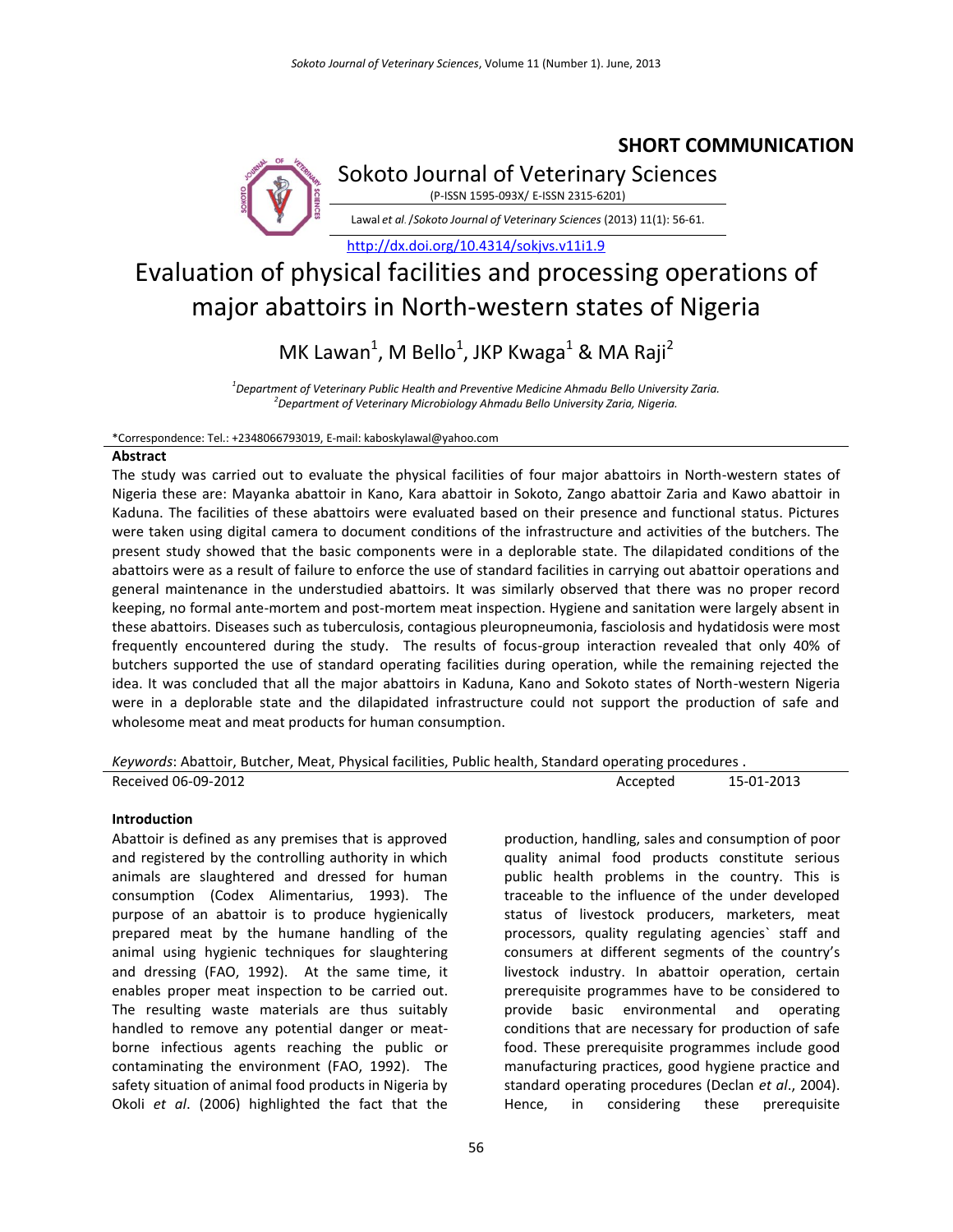programmes, certain fundamental factors have to be considered in construction of abattoir and components of an abattoir. A suitable site in construction of conventional abattoir should have the following: main portable water and electricity, main sewage, contiguity with uncongested road and rail system, proximity with public transport, proximity to supply of varied labour, freedom from pollution from other industries, odours, dust, smoke, ash (Gracey *et al*., 1999). In addition are the needs for remoteness from local housing and other developments to avoid complaints about noise and smell, good quality stock nearby, soil suitable for good foundations including pilling, freedom from flooding, and sufficient space for possible expansion are important factors (Gracey *et al*., 1999). The components of an abattoir and other services should include the following; lairage, slaughter hall, gut and tripe room, detained meat room, offal room, condemned meat room, hide and skin room. Others include cutting room, refrigeration room, supply of hot and cold water under pressure, veterinary inspection room, disinfection facilities, personnel welfare room, veterinary office, and facilities for condemned meat offal or carcass disposal; incinerator, chemical treatment and disposal. Substandard and unmaintained abattoir infrastructures seriously hamper standard operations for the production of safe and wholesome meat and meat products human consumption, thereby, posing problems of meat hygiene and thus, endangering human health.

This study was carried out to evaluate the physical conditions, and functional status of infrastructure as well as the process operations of four major abattoirs of the North-western states of Nigeria.

# **Materials and methods**

# *Study area*

The study was carried out in selected states of North-west geopolitical zone of Nigeria. The zone was conditionally, for the purpose of this work, divided into 3 sub-zones. These included sub-zone A which comprised of Kaduna and Katsina states, subzone B comprised Kano and Jigawa states, while subzone C was made up of Sokoto, Zamfara and Kebbi states. The sub-division was made based on previous 19 states structure, due to their closeness and similarity in geopolitical location, culture and farming practices of the people. The parent states of Kaduna, Kano and Sokoto were chosen for the study.The abattoirs in the parent states were the oldest in the sub- zones and established about the same period. Kano abattoir was established in 1963, Sokoto 1962, Kawo 1978 and Zango 1978 in Kaduna state. Kano is located between latitudes  $12^0$  00'N and longitude  $8^0$  31'E, Sokoto covers latitude 13 $^0$  17' N and longitude  $5^0$  25'E while Kaduna covers  $10^0$ 11'N and  $7^0$  8'E.

# *Assessment of abattoir facilities and operations*

Each of the abattoirs was visited twice a week for a period of one month from 6:00am to 11:00am. The components of the abattoirs were evaluated based on both their presence and functional status. Pictures were taken using digital camera to document conditions of the infrastructures and procedures of the abattoir operations. The status of abattoir facilities was graded on a scale of 1-3 as follows: Grade 1(Good) - facilities are present and functional and in conformity with standard conventional requirements, grade 2 (Satisfactory) facilities are present but not functional and grade 3 (Poor) is a scale when the facilities are present but dilapidated and subsequently not functional. There was no routine formal meat inspection in the abattoirs. Joint prospective meat inspection was carried out during visits together with meat inspectors to detect disease of economic and public health importance.

# *Focus-group interaction*

Data was generated from the visits with aid of personal interview targeted at focus-groups. The focus-groups were made up of 8-12 participants and consist of meat inspectors, butchers, administrative personnel and casual labourers. The interview was conducted separately for each focus-group to highlight their perceived problems on process operations and management of the abattoirs and ways of improving them.

# **Results**

The result of the assessment of abattoirs showed that most of the facilities present were not in functional state and thus were graded either as poor or satisfactory (Table 1). In all the abattoirs there was no regular supply of portable water and electricity. Water was usually obtained from truck pushers, who sold water from unidentified sources for carcass washing. Occasionally the butchers sourced water from nearby stream because the water supply from their state water boards was often not regular. The butchers sometimes washed the carcasses with water from within the drainage system of the slaughter hall (Plate I). The result of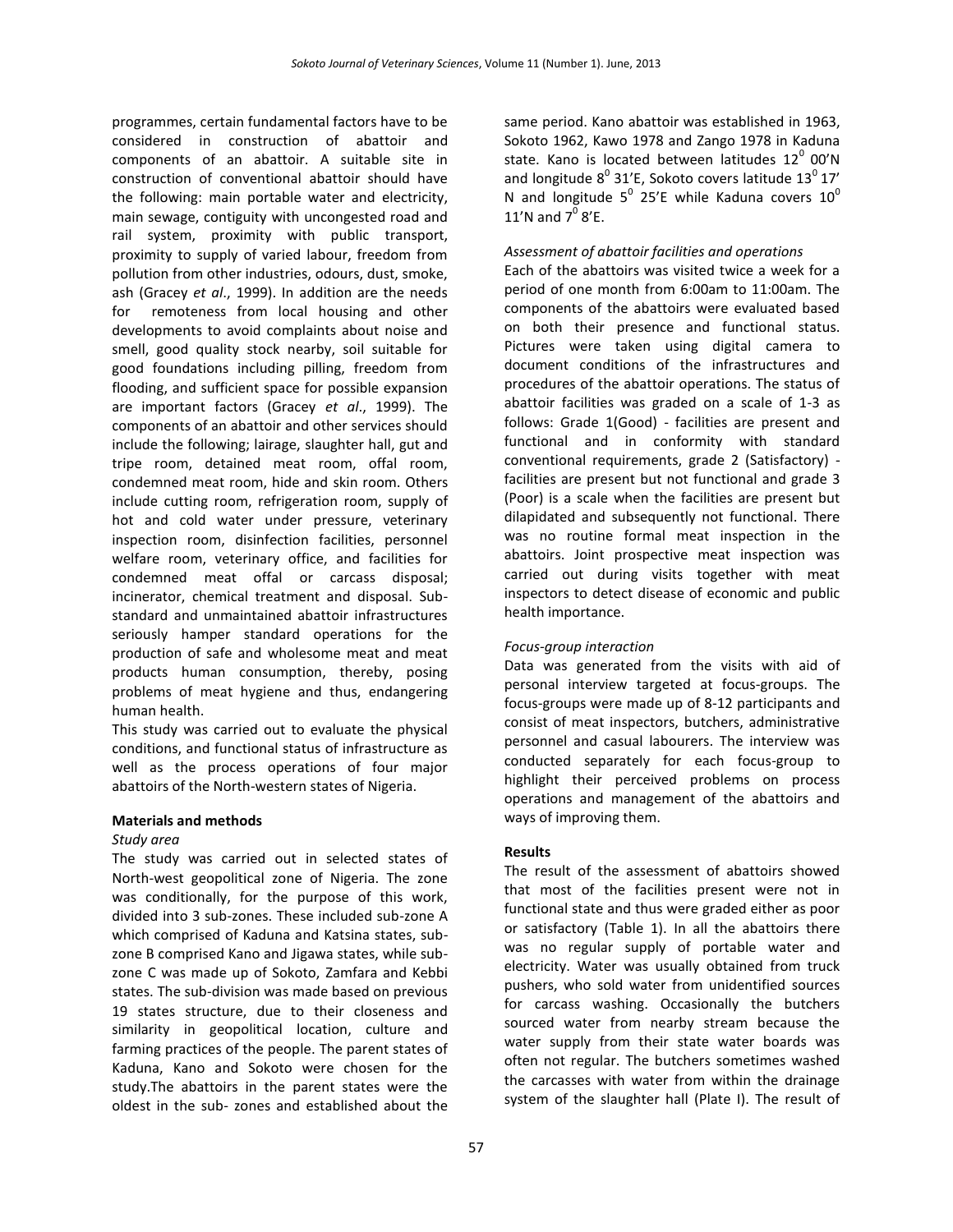this work pointed out that none of the lairage was used for its primary purpose (Plate II). They were either overgrown with grasses, turned to animal markets or just abandoned. The hanging rail systems in all the abattoirs were non-functional (Plate III) except in Kaduna abattoir, where the hanging rail system is fairly in good condition but however, not being used, rather slaughtering and processing of carcass was done on the floor adjacent to the main building of the abattoir on a slaughter slab. The cold rooms in all the abattoirs were not functional except in Kano abattoir that has functional cold room (plate IV). The common disease encountered in slaughtered cattle during joint meat inspection and available official records of the abattoirs were tuberculosis, hydatidosis and cysticercosis. However, because the records were scanty not consistent and unreliable analysis was not carried out.

During the focus-group interviews, meat inspectors complained about government's insensitivity and lack of concern towards general management of abattoir such as maintenance of infrastructures and release of funds for payment of utility bills. The government attitude has resulted into inability of meat inspectors to inspect meat for wholesomeness by applying relevant laws in production of wholesome and safe meat to the public. For instance there was scarcity of water in Zango abattoir and the butchers used water from nearby streams to wash carcasses. The meat inspectors could not stop them due to inability to provide them with alternative source of portable water. When a suggestion was made to the butchers during focus group interview to adapt the use of hanging rail system in slaughter and processing of carcasses as was formerly done in these abattoirs, three decades ago, only 40% of the butchers accepted the need for use of the line dressing, while 60% rejected the idea. During joint prospective meat inspection the common disease lesions encountered in the abattoir were tuberculosis, fasciolosis and contagious bovine pleuropneumonia.

| .                              | Abattoirs |               |                |      |  |
|--------------------------------|-----------|---------------|----------------|------|--|
| Components of abattoir         | Zango     | Sokoto (kara) | Kano (mayanka) | Kawo |  |
| Lairage                        | 3         | 3             |                |      |  |
| Slaughter hall                 |           |               | 3              |      |  |
| Rail system                    |           |               | 3              |      |  |
| Gut & tripe                    |           |               |                |      |  |
| Cold room                      |           |               |                |      |  |
| Detained meat room             |           |               |                |      |  |
| Condemned meat room            |           | 3             | 3              |      |  |
| Cutting room                   |           |               |                |      |  |
| Drainage system                |           |               |                |      |  |
| Veterinary laboratory          |           |               |                |      |  |
| Water supply                   |           |               |                |      |  |
| Electricity supply             |           |               |                |      |  |
| Hide & skin room               |           |               |                |      |  |
| <b>Disinfection facilities</b> |           |               |                |      |  |
| First aid room                 |           |               |                |      |  |

| Table 1: Assessment of four abattoirs based on availability of facilities and their functional states in northwest |  |
|--------------------------------------------------------------------------------------------------------------------|--|
| <b>Nigeria</b>                                                                                                     |  |

Key: (-) – absent, good 1, satisfactory-2, poor-3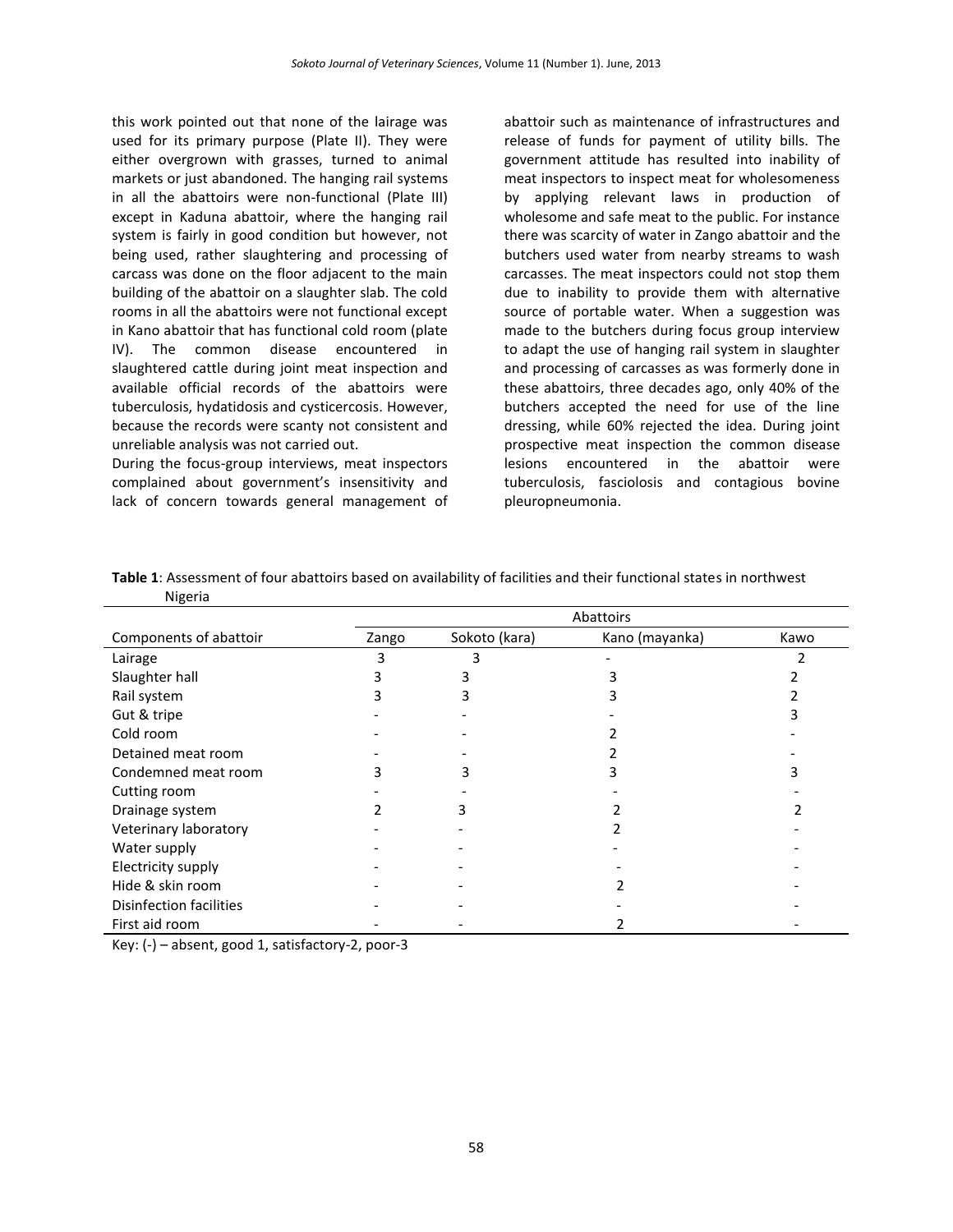

**Plate I**: Zango abattoir showing butcher washing meat in gutter



**Plate III**: Sokoto abattoir: vandalized rail and hoisting system which are non-functional

#### **Discussion**

The non-functional facilities and level of dilapidated infrastructures recorded in this work could not have supported standard operating procedure and good hygiene practices in the abattoirs and this situation may pose danger to the public health as pointed out by Adeyemo (2002) in Bodija abattoir in Ibadan, Nigeria. Considering the fact that lairage plays an important role in the abattoir, where resting of animals take place and ante-mortem inspection undertaken prior to slaughter, however the findings of this work indicated dilapidated condition of the lairage (Plate II) was due to unwillingness of the workers or lack of enforcement to use it.



**Plate II**: Zango abattoir: showing non-functional lairage overgrown with plants



**Plate IV**: Kano abattoir: functional cold room

Consequently, no ante-mortem examination was carried out as recommended by the Codex Alimentarius Commission (1993). These findings are in agreement with the findings of Bello *et al.* (2008) who reported the absence of ante-mortem inspection in most abattoirs in Northern Nigeria.

In Kano, Sokoto and Zango abattoirs, flaying, evisceration and splitting of carcass were carried out on unhygienic floors (concrete), such practice increases chances of carcass contamination and consequently the production of unsafe meat. The cold rooms in Sokoto, Zango and Kaduna abattoirs were not functional except Kano abattoir where the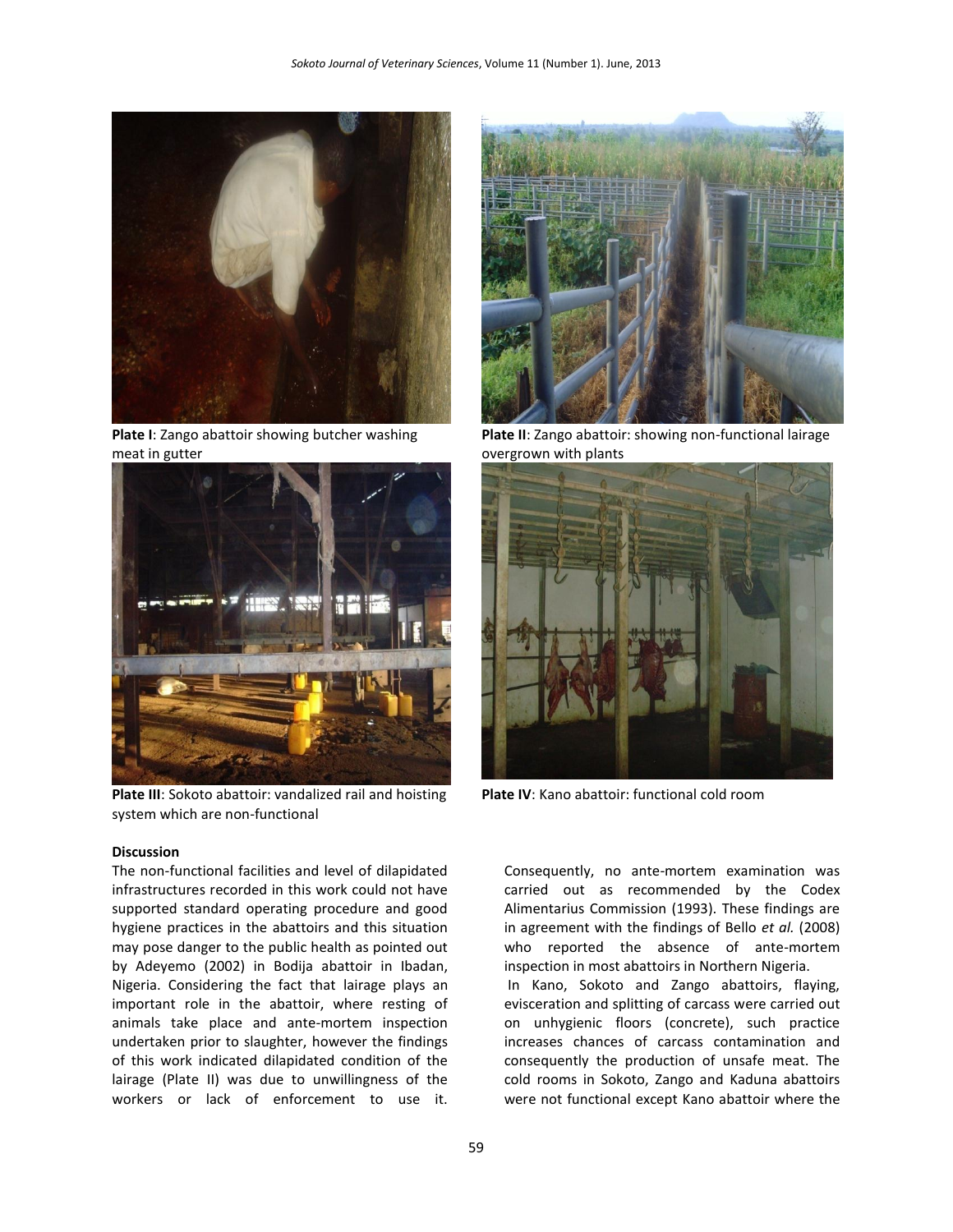cold room was functional (Plate IV). There was no importance attached to cold room in these abattoirs for the reason that animals were slaughtered, processed into carcasses and marketed to consumers the same day and therefore, no meat is stored in the abattoirs except in Kano abattoir where most of the meat in the cold room were those not sold in the market and thus returned to be preserved for sale the next day. This seriously affects the quality and shelf life of meat products.

The water used for cleaning procedures must meet drinking standard (Fonseca, 2000). Supply of hot portable water in these abattoirs is important because of the fatty nature of products in the abattoir. Hot water with ordinary detergent facilitates easy and quality washing of abattoir floor and equipment. The use of non portable water by the butchers in this work might have contributed to carcass contamination as previously reported by Bello *et al*. (2011) who observed increase in *E. coli* counts and isolation of *E. coli* O157H7 from beef carcasses in some Nigerian abattoirs due to the use of non-portable water.

Electricity is required in the abattoir for use in automated dressing line of carcass dressing, refrigeration and lightening of slaughter hall for adequate visibility during operational activities and cleaning procedures. The absence of electricity and portable water supplies coupled with the poor status and unhygienic conditions of these abattoirs raise serious public health concern, as hygiene problem are not only limited to slaughtering but are also associated with incorrect processing (Akinro *et al*., 2009).

During the focus-group interview, most of the problems highlighted by the butchers and meat inspectors were lack of government concern in providing basic infrastructures and amenities in the

# **References**

- Adeyemo KO (2002). Unhygienic operation of a city abattoir in South-western Nigeria: environmental implication. *African Journal of Environmental Assessment and Management,* **4**(1): 23-28.
- Akinro AO, Ologunagba IB & Yahaya O (2009). Environmental implication of unhygienic operation of a city abattoir in Akure, Western Nigeria. *Journal of Engineering and Applied Sciences*. **4**(9): 61-63.
- Bello M, Lawan MK, Dzikwi AA, Maikai BV, Imam J & Sanusi M (2008). Abattoir conditions in

abattoirs which resulted in the butchers using unhygienic methods in carrying out the processing operations in the abattoir. The reasons given by those that rejected the idea of use of hanging rail system is that many workers will be redundant if the line system is employed for carcass processing. Two persons are required for the line dressing, contrary to 5-7 personnel that are involved on processing of one carcass under the present system. Second reason is that the hanging rail system takes longer time to process one single animal slaughtered. Finally electricity is required for use of hanging rail system which are absent in these abattoirs. There is need for government intervention in providing these basic amenities and educating the butchers on the importance of using these facilities during operational activities. The common zoonotic diseases encountered (tuberculosis, hydatidosis and cysticercosis) were in agreement with findings of Cadmus *et al*. (1999) who also indicated high prevalence of zoonotic bovine tuberculosis in abattoir.

In conclusion this study has documented that all the major abattoirs in Kaduna, Kano and Sokoto state were dilapidated and that vandalized infrastructure could not support the production of safe and wholesome meat and meat products. This is mainly due to lack of standard operating procedures and lack of government committement in maintenance of abattoir facilities. There is the need to rehabilitate all the abattoir facilities and enforce the use of standard facilities for abattoir operation in the region.

# **Acknowledgements**

The authors are grateful to the management and Butchers Association of Kano, Kawo, Sokoto and Zango abattoirs for their cooperation in focus-group interview and the pictures snapped during the study.

> Nigeria and public health significance under sustainable food security. Book of Abstracts: International Conference of Science and Technology, Held  $28^{\text{th}}$ -  $30^{\text{th}}$ October, 2008 at University of Abuja Conference Hall, Nigeria. Pp 88.

Bello M, Lawan MK, Kwaga JKP & Raji MA (2011) Assessment of carcass contamination with *E. coli* 0157:H7 before and after washing with water at abattoirs in Nigeria. International Journal of Food Microbiology, 150(2-3): 184-186.